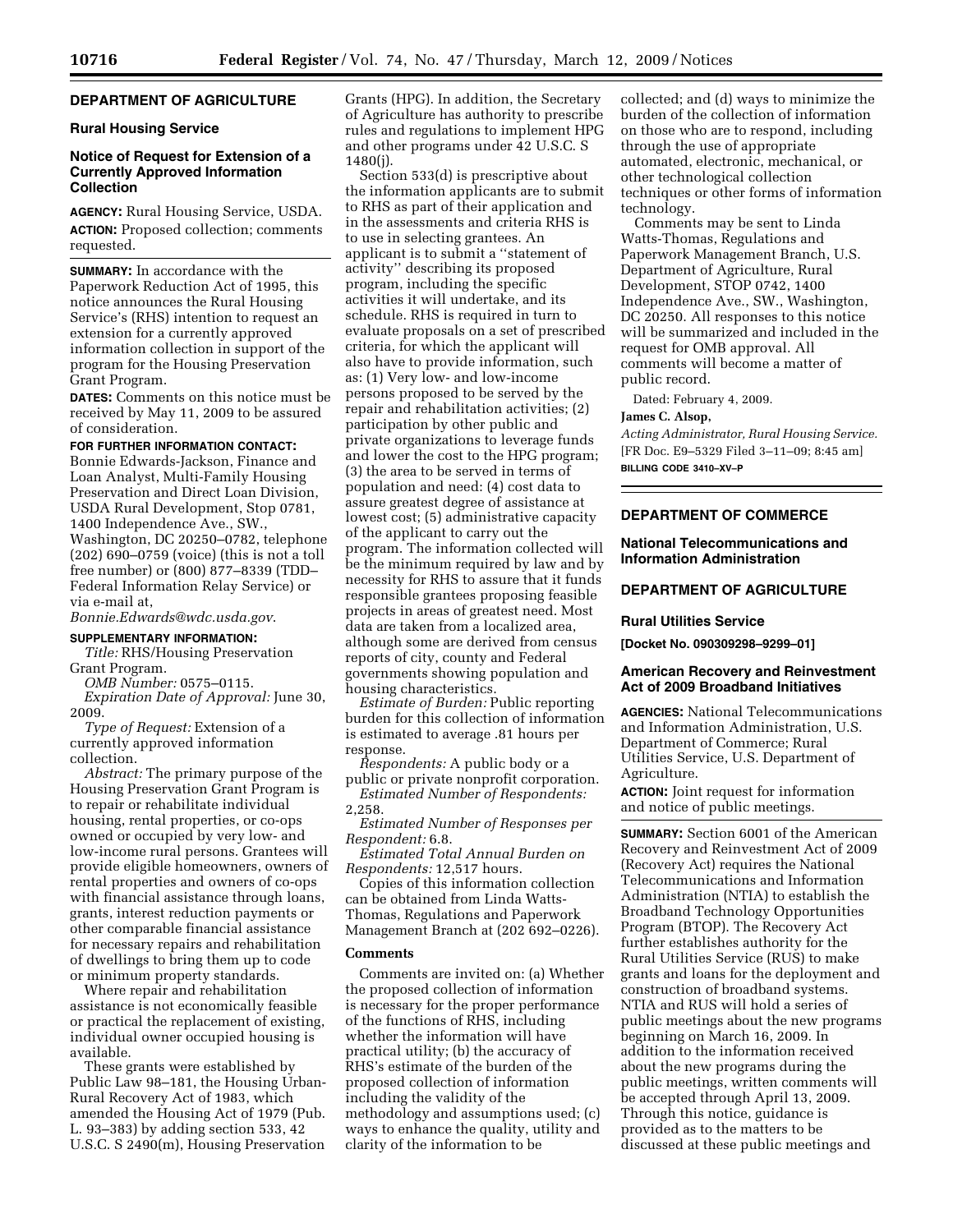the categories of information with respect to which interested parties may submit comments.

**DATES:** There will be a series of public meetings in Washington, DC on March 16, 19, 23 and 24, 2009. Field hearings will be held in other locations on March 17 and 18, 2009. These times and the agenda topics are subject to change. Please refer to NTIA's Web site, *http:// www.ntia.doc.gov/broadbandgrants* or the RUS Web site *http:// www.rurdev.usda.gov/index.html*, for the most up-to-date meeting agenda. Additional meetings may be announced in the future. Comments will be received through April 13, 2009.

*Time and Place:* The meetings on March 16, 19, 23, and 24, 2009 will begin at 10 a.m. and will take place at the U.S. Department of Commerce, 1401 Constitution Avenue, NW., Washington, DC 20230. The meetings on March 17 and 18, 2009, will be field hearings. The location and time of the field hearings on March 17 and 18 will be announced on *http://www.ntia.doc.gov/ broadbandgrants* and on *http:// www.rurdev.usda.gov/index.html*. Webcast and/or transcripts of all of the public meetings will be made available on NTIA's Web site.

Times and locations are subject to change. Any changes will be announced on the NTIA Web site *http:// www.ntia.doc.gov/broadbandgrants* or the RUS Web site *http://* 

*www.rurdev.usda.gov/index.html*.

**FOR FURTHER INFORMATION:** For further information regarding the meetings, contact Barbara Brown at (202) 482– 4374 or *bbrown@ntia.doc.gov*; Mary Campanola, USDA at (202) 720–8822 or *mary.campanola@usda.gov*.

**SUPPLEMENTARY INFORMATION:** Section 6001 of the American Recovery and Reinvestment Act of 2009 (Recovery Act) requires the National Telecommunications and Information Administration (NTIA), in consultation with the Federal Communications Commission (FCC), to establish the Broadband Technology Opportunities Program (BTOP). The purposes of the BTOP include accelerating broadband deployment in unserved and underserved areas and ensuring that strategic institutions that are likely to create jobs or provide significant public benefits have broadband connections. The Recovery Act also establishes authority for the RUS to make grants and loans for the deployment and construction of broadband systems. The purpose of the additional RUS broadband authority is to improve access to broadband areas without service or that lack sufficient access to

high-speed broadband service to facilitate economic development. In order to facilitate the coordinated development of these programs, NTIA and RUS will host a series of public meetings related to the NTIA's and RUS' broadband Recovery Act activities beginning on March 16, 2009. These meetings are in addition to the Joint Meeting to be held on March 10, 2009 at the Department of Commerce.1 FCC representatives will participate in the public meetings related to the FCC's mission. The public meetings will be organized around key program themes, including but not limited to the definitions to be adopted, the role of the states in the grants process, the relationship of BTOP to the RUS loan and grant program and other Recovery Act programs, the grant selection criteria, the role of for-profit providers as potential grant recipients, and other topics.

*Matters To Be Considered:*  Information is being sought on the following topics. Aspects of some of these topics will be discussed at the public meetings. Interested parties are invited to attend the meetings and to submit comments for the record on these topics to assist NTIA in establishing and administering BTOP and RUS in implementing its expanded authority. Comments addressing specific agency questions may be used by either agency in formulating its respective programs. Comments will be received through April 13, 2009.

#### **NTIA**

1. *The Purposes of the Grant Program:*  Section 6001 of the Recovery Act establishes five purposes for the BTOP grant program.2

2Section 6001(b) states that the purposes of the program are to—

(1) Provide access to broadband service to consumers residing in unserved areas of the United States;

(2) provide improved access to broadband service to consumers residing in underserved areas of the United States;

(3) provide broadband education, awareness, training, access, equipment, and support to—

(A) Schools, libraries, medical and healthcare providers, community colleges, and other institutions of higher education, and other community support organizations and entities to facilitate greater use of broadband service by or through these organizations;

(B) organizations and agencies that provide outreach, access, equipment, and support services to facilitate greater use of broadband service by lowincome, unemployed, aged, and otherwise vulnerable populations; and

(C) job-creating strategic facilities located within a State-designated economic zone, Economic Development District designated by the Department of Commerce, Renewal Community or

a. Should a certain percentage of grant funds be apportioned to each category? b. Should applicants be encouraged to

address more than one purpose?

c. How should the BTOP leverage or respond to the other broadband-related portions of the Recovery Act, including the United States Department of Agriculture (USDA) grants and loans program as well as the portions of the Recovery Act that address smart grids, health information technology, education, and transportation infrastructure?

2. *The Role of the States:* The Recovery Act states that NTIA may consult the States (including the District of Columbia, territories, and possessions) with respect to various aspects of the BTOP.3 The Recovery Act also requires that, to the extent practical, the BTOP award at least one grant to every State.4

a. How should the grant program consider State priorities in awarding grants?

b. What is the appropriate role for States in selecting projects for funding?

c. How should NTIA resolve differences among groups or constituencies within a State in establishing priorities for funding?

d. How should NTIA ensure that projects proposed by States are wellexecuted and produce worthwhile and measurable results?

3. *Eligible Grant Recipients:* The Recovery Act establishes entities that are eligible for a grant under the program.5 The Recovery Act requires

Empowerment Zone designated by the Department of Housing and Urban Development, or Enterprise Community designated by the Department of Agriculture;

(4) improve access to, and use, of broadband service by public safety agencies; and

(5) stimulate the demand for broadband, economic growth, and job creation.

3Section 6001(c) states that the Assistant Secretary may consult a State, the District of Columbia, or territory or possession of the United States with respect to—

(1) The identification of areas described in subsection (b)(1) or (2) located in that State; and

(2) the allocation of grant funds within that State for projects in or affecting the State.

4Section 6001(h)(1).

5Section 6001(e) states that eligible applicants shall—

(1)(A) Be a State or political subdivision thereof, the District of Columbia, a territory or possession of the United States, an Indian tribe (as defined in section 4 of the Indian Self-Determination and Education Assistance Act (25 U.S.C. 450(b)) or native Hawaiian organization;

(B) a nonprofit—

- (i) foundation,
- (ii) corporation,
- (iii) institution, or
- (iv) association; or

(C) any other entity, including a broadband service or infrastructure provider, that the Assistant Continued

<sup>1</sup> Joint Notice of Public Meeting, 38 FR 8914 (Feb. 27, 2009).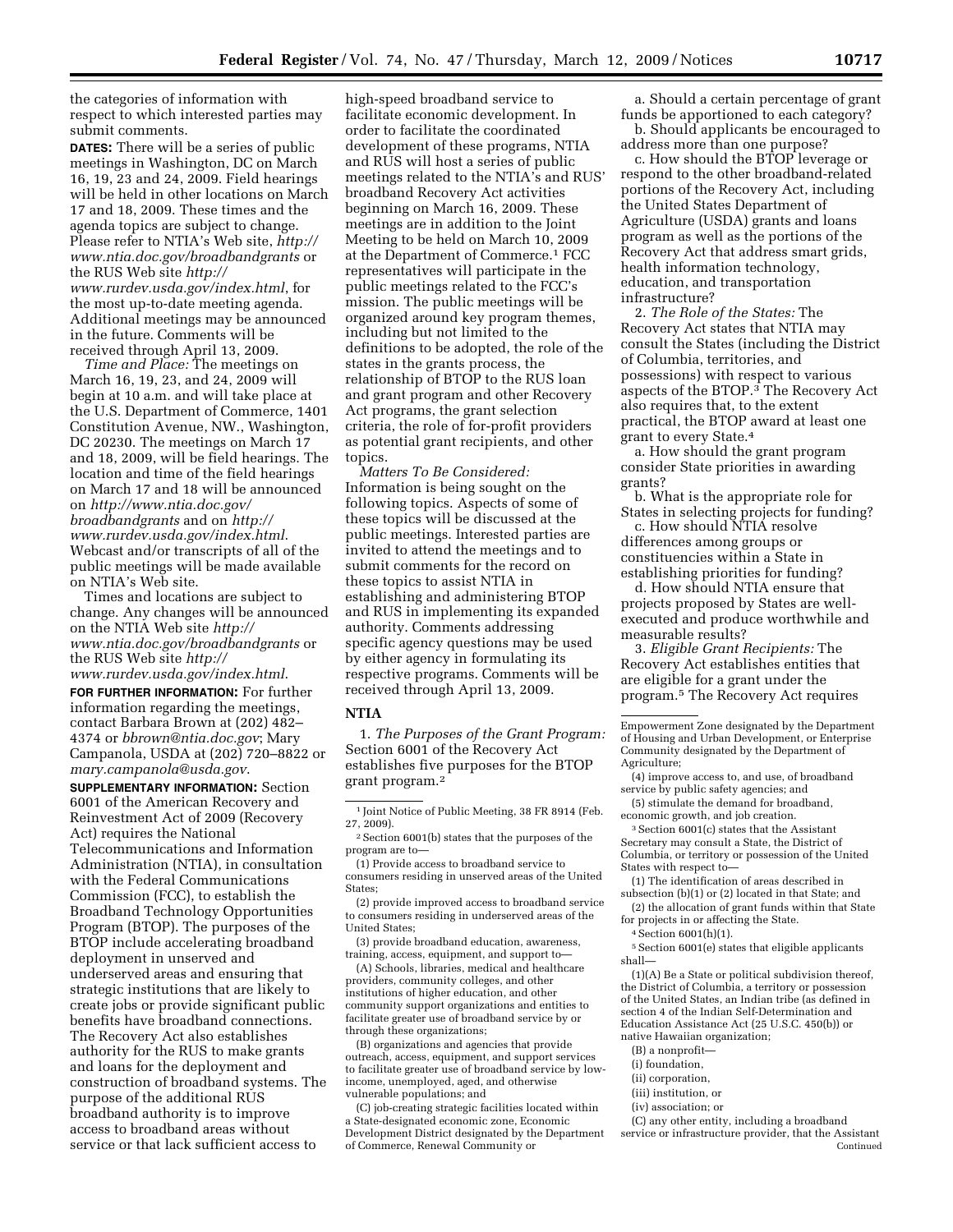NTIA to determine by rule whether it is in the public interest that entities other than those listed in Section 6001(e)(1)(A) and (B) should be eligible for grant awards. What standard should NTIA apply to determine whether it is in the public interest that entities other than those described in Section 6001(e)(1)(A) and (B) should be eligible for grant awards?

4. *Establishing Selection Criteria for Grant Awards:* The Recovery Act establishes several considerations for awarding grants under the BTOP.6 In addition to these considerations, NTIA may consider other priorities in selecting competitive grants.

a. What factors should NTIA consider in establishing selection criteria for grant awards? How can NTIA determine that a Federal funding need exists and that private investment is not displaced? How should the long-term feasibility of the investment be judged?

b. What should the weighting of these criteria be in determining consideration for grant and loan awards?

c. How should the BTOP prioritize proposals that serve underserved or unserved areas? Should the BTOP consider USDA broadband grant awards and loans in establishing these priorities?

d. Should priority be given to proposals that leverage other Recovery Act projects?

e. Should priority be given to proposals that address several purposes, serve several of the populations identified in the Recovery Act, or provide service to different types of areas?

f. What factors should be given priority in determining whether proposals will encourage sustainable adoption of broadband service?

d. will, if approved, not result in unjust enrichment as a result of support for non-recurring costs through another Federal program for service in the area;

(3) consider whether the applicant is a socially and economically disadvantaged small business concern as defined under section 8(a) of the Small Business Act (15 U.S.C. 637). 7 Section 6001(l).

g. Should the fact that different technologies can provide different service characteristics, such as speed and use of dedicated or shared links, be considered given the statute's direction that, to the extent practicable, the purposes of the statute should be promoted in a technologically neutral fashion?

h. What role, if any, should retail price play in the grant program?

5. *Grant Mechanics:* The Recovery Act requires all agencies to distribute funds efficiently and fund projects that would not receive investment otherwise.

a. What mechanisms for distributing stimulus funds should be used by NTIA and USDA in addition to traditional grant and loan programs?

b. How would these mechanisms address shortcomings, if any, in traditional grant or loan mechanisms in the context of the Recovery Act?

6. *Grants for Expanding Public Computer Center Capacity:* The Recovery Act directs that not less than \$200,000,000 of the BTOP shall be awarded for grants that expand public computer center capacity, including at community colleges and public libraries.

a. What selection criteria should be applied to ensure the success of this aspect of the program?

b. What additional institutions other than community colleges and public libraries should be considered as eligible recipients under this program?

7. *Grants for Innovative Programs to Encourage Sustainable Adoption of Broadband Service:* The Recovery Act directs that not less than \$250,000,000 of the BTOP shall be awarded for grants for innovative programs to encourage sustainable adoption of broadband services.

a. What selection criteria should be applied to ensure the success of this program?

b. What measures should be used to determine whether such innovative programs have succeeded in creating sustainable adoption of broadband services?

8. *Broadband Mapping:* The Recovery Act directs NTIA to establish a comprehensive nationwide inventory map of existing broadband service capability and availability in the United States that depicts the geographic extent to which broadband service capability is deployed and available from a commercial provider or public provider throughout each State.7

a. What uses should such a map be capable of serving?

b. What specific information should the broadband map contain, and should the map provide different types of information to different users (*e.g.*, consumers versus governmental entities)?

c. At what level of geographic or other granularity should the broadband map provide information on broadband service?

d. What other factors should NTIA take into consideration in fulfilling the requirements of the Broadband Data Improvement Act, Public Law 110–385 (2008)?

e. Are there State or other mapping programs that provide models for the statewide inventory grants?

f. Specifically what information should states collect as conditions of receiving statewide inventory grants?

g. What technical specifications should be required of State grantees to ensure that statewide inventory maps can be efficiently rolled up into a searchable national broadband database to be made available on NTIA's Web site no later than February 2011?

h. Should other conditions attach to statewide inventory grants?

i. What information, other than statewide inventory information, should populate the comprehensive nationwide map?

j. The Recovery Act and the Broadband Data Improvement Act (BDIA) imposes duties on both NTIA and FCC concerning the collection of broadband data. Given the statutory requirements of the Recovery Act and the BDIA, how should NTIA and FCC best work together to meet these requirements?

9. *Financial Contributions by Grant Applicants:* The Recovery Act requires that the Federal share of funding for any proposal may not exceed 80 percent of the total grant.8 The Recovery Act also requires that applicants demonstrate that their proposals would not have been implemented during the grant period without Federal assistance.9 The Recovery Act allows for an increase in the Federal share beyond 80 percent if the applicant petitions NTIA and demonstrates financial need.

a. What factors should an applicant show to establish the ''financial need'' necessary to receive more than 80 percent of a project's cost in grant funds?

b. What factors should the NTIA apply in deciding that a particular proposal should receive less than an 80 percent Federal share?

Secretary finds by rule to be in the public interest. In establishing such rule, the Assistant Secretary shall to the extent practicable promote the purposes of this section in a technologically neutral manner \* \* \*.

<sup>&</sup>lt;sup>6</sup> Section 6001(h) states that NTIA, in awarding grants, shall, to the extent practical—

<sup>(2)</sup> Consider whether an application to deploy infrastructure in an area—

a. Will, if approved, increase the affordability of, and subscribership to, service to the greatest population of users in the area;

b. will, if approved, provide the greatest broadband speed possible to the greatest population of users in the area;

c. will, if approved, enhance service for health care delivery, education, or children to the greatest population of users in the area; and

<sup>8</sup>Section 6001(f).

<sup>&</sup>lt;sup>9</sup> Section 6001(e)(3).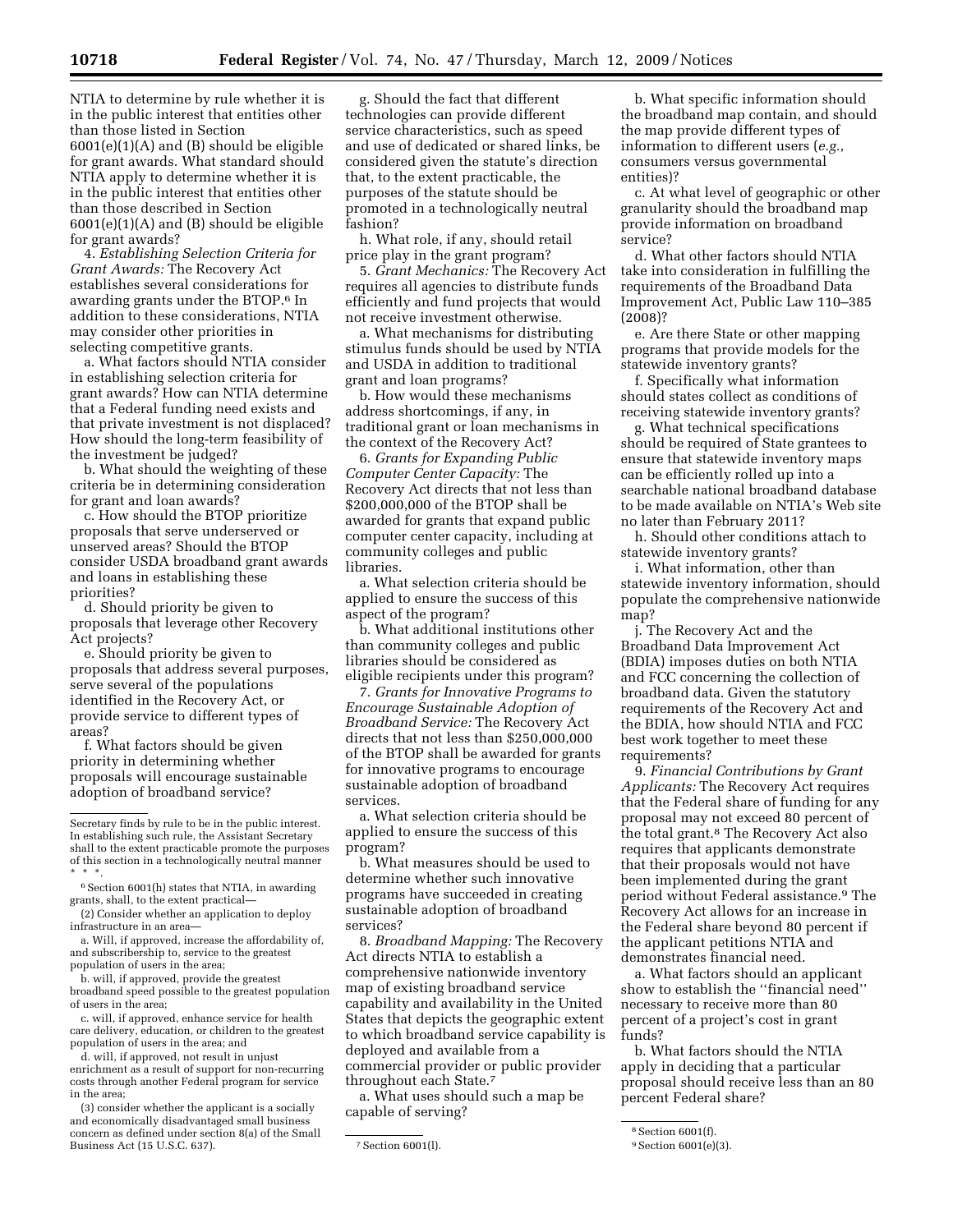c. What showing should be necessary to demonstrate that the proposal would not have been implemented without Federal assistance?

10. *Timely Completion of Proposals:*  The Recovery Act states that NTIA shall establish the BTOP as expeditiously as practicable, ensure that all awards are made before the end of fiscal year 2010, and seek assurances from grantees that projects supported by the programs will be substantially completed within two (2) years following an award.10 The Recovery Act also requires that grant recipients report quarterly on the recipient's use of grant funds and the grant recipient's progress in fulfilling the objectives of the grant proposal.<sup>11</sup> The Recovery Act permits NTIA to deobligate awards to grant recipients that demonstrate an insufficient level of performance, or wasteful or fraudulent spending (as defined by NTIA in advance), and award these funds to new or existing applicants.12

a. What is the most efficient, effective, and fair way to carry out the requirement that the BTOP be established expeditiously and that awards be made before the end of fiscal year 2010?

b. What elements should be included in the application to ensure the projects can be completed within two (2) years (*e.g.*, timelines, milestones, letters of agreement with partners)?

11. *Reporting and Deobligation:* The Recovery Act also requires that grant recipients report quarterly on the recipient's use of grant funds and progress in fulfilling the objectives of the grant proposal.<sup>13</sup> The Recovery Act permits NTIA to de-obligate funds for grant awards that demonstrate an insufficient level of performance, or wasteful or fraudulent spending (as defined by NTIA in advance), and award these funds to new or existing applicants.14

a. How should NTIA define wasteful or fraudulent spending for purposes of the grant program?

b. How should NTIA determine that performance is at an ''insufficient level?''

c. If such spending is detected, what actions should NTIA take to ensure effective use of investments made and remaining funding?

12. *Coordination with USDA's Broadband Grant Program:* The Recovery Act directs USDA's Rural Development Office to distribute \$2.5

billion dollars in loans, loan guarantees, and grants for broadband deployment. The stated focus of the USDA's program is economic development in rural areas. NTIA has broad authority in its grant program to award grants throughout the United States. Although the two programs have different statutory structures, the programs have many similar purposes, namely the promotion of economic development based on deployment of broadband service and technologies.

a. What specific programmatic elements should both agencies adopt to ensure that grant funds are utilized in the most effective and efficient manner?

b. In cases where proposals encompass both rural and non-rural areas, what programmatic elements should the agencies establish to ensure that worthy projects are funded by one or both programs in the most cost effective manner without unjustly enriching the applicant(s)?

13. *Definitions:* The Conference Report on the Recovery Act states that NTIA should consult with the FCC on defining the terms ''unserved area,'' ''underserved area,'' and ''broadband.'' 15 The Recovery Act also requires that NTIA shall, in coordination with the FCC, publish nondiscrimination and network interconnection obligations that shall be contractual conditions of grant awards, including, at a minimum, adherence to the principles contained in the FCC's broadband policy statement (FCC 05–15, adopted August 5, 2005).16

a. For purposes of the BTOP, how should NTIA, in consultation with the FCC, define the terms ''unserved area'' and ''underserved area?''

b. How should the BTOP define ''broadband service?''

(1) Should the BTOP establish threshold transmission speeds for purposes of analyzing whether an area is ''unserved'' or ''underserved'' and prioritizing grant awards? Should thresholds be rigid or flexible?

(2) Should the BTOP establish different threshold speeds for different technology platforms?

(3) What should any such threshold speed(s) be, and how should they be measured and evaluated (*e.g.*, advertised speed, average speed, typical speed, maximum speed)?

(4) Should the threshold speeds be symmetrical or asymmetrical?

(5) How should the BTOP consider the impacts of the use of shared facilities by service providers and of network congestion?

c. How should the BTOP define the nondiscrimination and network interconnection obligations that will be contractual conditions of grants awarded under Section 6001?

(1) In defining nondiscrimination obligations, what elements of network management techniques to be used by grantees, if any, should be described and permitted as a condition of any grant?

(2) Should the network interconnection obligation be based on existing statutory schemes? If not, what should the interconnection obligation be?

(3) Should there be different nondiscrimination and network interconnection standards for different technology platforms?

(4) Should failure to abide by whatever obligations are established result in de-obligation of fund awards?

(5) In the case of infrastructure paid for in whole or part by grant funds, should the obligations extend beyond the life of the grant and attach for the useable life of the infrastructure?

d. Are there other terms in this section of the Recovery Act, such as ''community anchor institutions,'' that NTIA should define to ensure the success of the grant program? If so, what are those terms and how should those terms be defined, given the stated purposes of the Recovery Act?

e. What role, if any, should retail price play in these definitions?

14. *Measuring the Success of the BTOP:* The Recovery Act permits NTIA to establish additional reporting and information requirements for any recipient of grant program funds.

a. What measurements can be used to determine whether an individual proposal has successfully complied with the statutory obligations and project timelines?

b. Should applicants be required to report on a set of common data elements so that the relative success of individual proposals may be measured? If so, what should those elements be?

15. Please provide comment on any other issues that NTIA should consider in creating BTOP within the confines of the statutory structure established by the Recovery Act.

#### **RUS**

The provisions regarding the RUS Recovery Act broadband grant and loan activities are found in Division A, title I under the heading Rural Utilities Service, Distance Learning, Telemedicine and Broadband Program of the Recovery Act.17

<sup>10</sup>Section 6001(d).

<sup>11</sup>Section 6001(i)(1).

<sup>12</sup>Section 6001(i)(4).

<sup>13</sup>Section 6001(i)(1).

<sup>14</sup>Section 6001(i)(4).

<sup>&</sup>lt;sup>15</sup> H.R. Rep. No. 111–16, at 776 (2009) (Conf.<br>Rep.).

 $16$  Section 6001(j).

 $^{\rm 17}\mathrm{The}$  text of this authority is as follows: Continued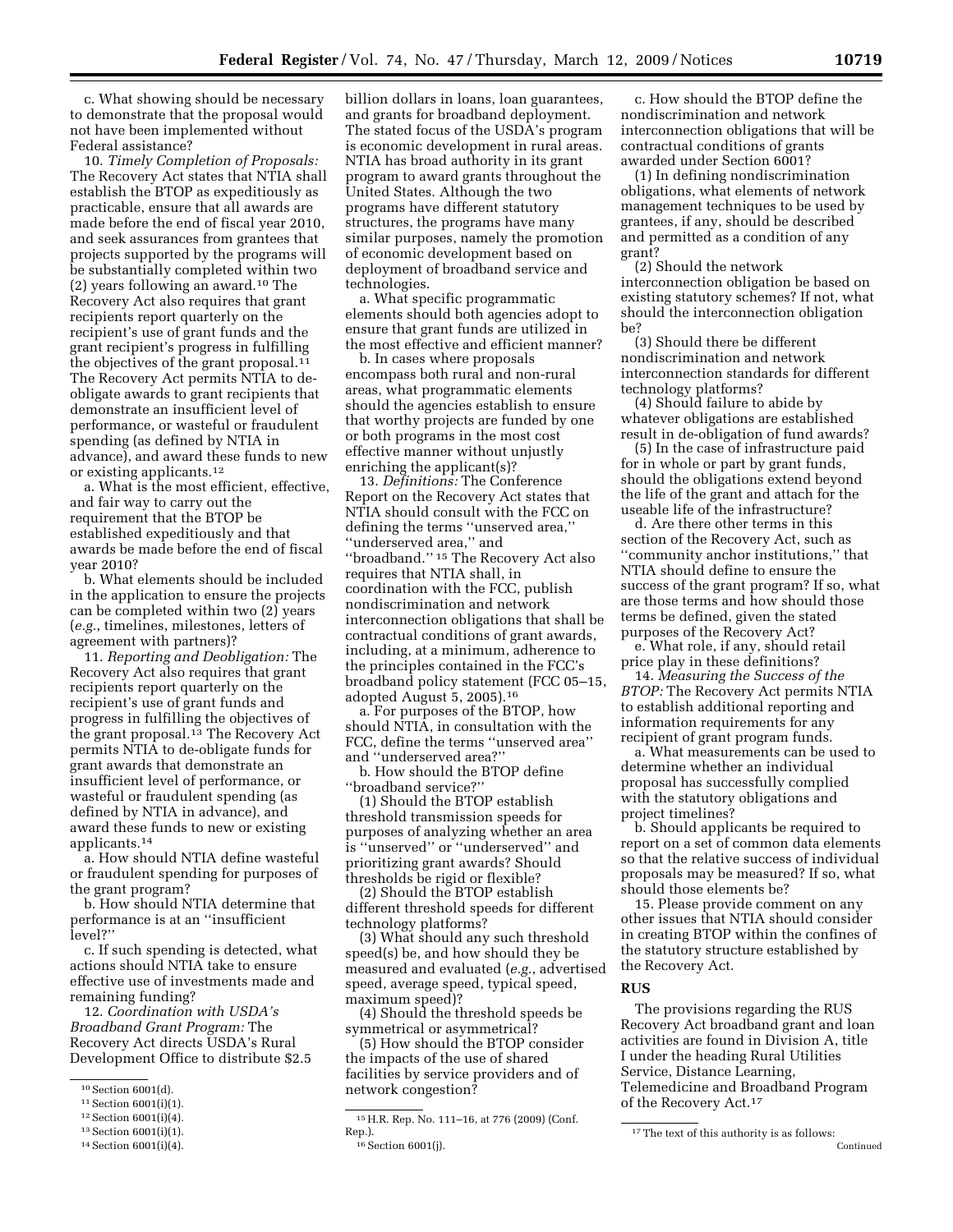1. What are the most effective ways RUS could offer broadband funds to ensure that rural residents that lack access to broadband will receive it?

For a number of years, RUS has struggled to find an effective way to use the Agency's current broadband loan program to provide broadband access to rural residents that lack such access. RUS believes that the authority to provide grants as well as loans will give it the tools necessary to achieve that goal. RUS is looking for suggestions as to the best ways to:

a. Bundle loan and grant funding options to ensure such access is provided in the projects funded under the Recovery Act to areas that could not traditionally afford the investment;

b. Promote leveraging of Recovery Act funding with private investment that ensures project viability and future sustainability; and

c. Ensure that Recovery Funding is targeted to unserved areas that stand to benefit the most from this funding opportunity.

2. In what ways can RUS and NTIA best align their Recovery Act broadband activities to make the most efficient and effective use of the Recovery Act broadband funds?

In the Recovery Act, Congress provided funding and authorities to both RUS and the NTIA to expand the development of broadband throughout the country. Taking into account the authorities and limitations provided in the Recovery Act, RUS is looking for suggestions as to how both agencies can conduct their Recovery Act broadband activities so as to foster effective broadband development. For instance:

(a) RUS is charged with ensuring that 75 percent of the area is rural and without sufficient access needed for economic development. How should this definition be reconciled with the NTIA definitions of ''unserved'' and ''underserved?''

(b) How should the agencies structure their eligibility requirements and other programmatic elements to ensure that applicants that desire to seek funding from both agencies (i) do not receive duplicate resources and (ii) are not hampered in their ability to apply for funds from both agencies?

3. How should RUS evaluate whether a particular level of broadband access and service is needed to facilitate economic development?

Seventy-five percent of an area to be funded under the Recovery Act must be in an area that USDA determines lacks sufficient ''high speed broadband service to facilitate rural economic development.'' RUS is seeking suggestions as to the factors it should use to make such determinations.

(a) How should RUS define ''rural economic development?'' What factors should be considered, in terms of job growth, sustainability, and other economic and socio-economic benefits?

(b) What speeds are needed to facilitate ''economic development?'' What does ''high speed broadband service'' mean?

(c) What factors should be considered, when creating economic development incentives, in constructing facilities in areas outside the seventy-five percent area that is rural (*i.e.*, within an area that is less than 25 percent rural)?

4. In further evaluating projects, RUS must consider the priorities listed below. What value should be assigned to those factors in selecting applications? What additional priorities should be considered by RUS?

Priorities have been assigned to projects that will: (1) Give end-users a choice of Internet service providers, (2)

serve the highest proportion of rural residents that lack access to broadband service, (3) be projects of current and former RUS borrowers, and (4) be fully funded and ready to start once they receive funding under the Recovery Act.

5. What benchmarks should RUS use to determine the success of its Recovery Act broadband activities?

The Recovery Act gives RUS new tools to expand the availability of broadband in rural America. RUS is seeking suggestions regarding how it can measure the effectiveness of its funding programs under the Recovery Act. Factors to consider include, but are not limited to:

a. Businesses and residences with "first-time" access.

b. Critical facilities provided new and/or improved service:

- i. Educational institutions.
- ii. Healthcare providers.
- iii. Public service/safety.
- c. Businesses created or saved.
- d. Job retention and/or creation.
- e. Decline in unemployment rates.
- f. State, local, community support.
- *Status:* Interested parties are invited

to attend the public meetings and to submit written comments. Written comments that exceed five pages should include a one-page executive summary. Submissions containing ten (10) or more pages of text must include a table of contents and an executive summary. NTIA will coordinate the reception of written comments for both RUS and NTIA programs. Interested parties are permitted to file comments electronically via e-mail to *BTOP@ntia.doc.gov*. Parties are strongly encouraged to make electronic submissions of documents containing ten (10) or more pages. Comments provided via e-mail may be submitted in one or more of the formats specified below. Comments may be filed with NTIA through April 13, 2009.

Paper comments should be sent to: Broadband Technology Opportunities Program, U.S. Department of Commerce, Room 4812, 1401 Constitution Avenue, NW., Washington, DC 20230. Please note that all material sent via the U. S. Postal Service (including ''Overnight'' or ''Express Mail'') is subject to delivery delays of up to two weeks due to mail security procedures. All written comments received will be posted on the NTIA Web site at *http:// www.ntia.doc.gov/broadbandgrants*.

Paper submissions should also include a CD or DVD in HTML, ASCII, Word or WordPerfect format (please specify version). CDs or DVDs should be labeled with the name and organizational affiliation of the filer, and

DISTANCE LEARNING, TELEMEDICINE, AND BROADBAND PROGRAM For an additional amount for the cost of broadband loans and loan guarantees, as authorized by the Rural Electrification Act of 1936 (7 U.S.C. 901 *et seq.*) and for grants (including for technical assistance), \$2,500,000,000: Provided, That the cost of direct and guaranteed loans shall be as defined in section 502 of the Congressional Budget Act of 1974: Provided further, That, notwithstanding title VI of the Rural Electrification Act of 1936, this amount is available for grants, loans and loan guarantees for broadband infrastructure in any area of the United States: Provided further, That at least 75 percent of the area to be served by a project receiving funds from such grants, loans or loan guarantees shall be in a rural area without sufficient access to high speed broadband service to facilitate rural economic development, as determined by the Secretary of Agriculture: Provided further, That priority for awarding such funds shall be given to project applications for broadband systems that will deliver end users a choice of more than one service provider: Provided further, That priority for awarding funds made available under this paragraph shall be given to projects that provide service to the highest proportion of rural residents that do not have access to broadband service: Provided further, That priority shall be given for project applications from borrowers or former borrowers under title II of the Rural Electrification Act of 1936 and for project applications that include such borrowers or former borrowers: Provided further, That priority for awarding such funds shall be given to project applications that demonstrate that, if the application is approved, all project elements will be fully funded: Provided further, That priority for awarding such funds shall be given to project applications for activities that can be completed if the requested funds are provided: Provided further, That priority for awarding such funds shall be given to activities that can commence promptly following approval: Provided further, That no area of a project funded with amounts made available under this paragraph may receive funding to provide broadband service under the Broadband Technology Opportunities Program: Provided further, That the Secretary shall submit a report on planned spending and actual obligations describing the use of these funds not later than 90 days after the date of enactment of this Act, and quarterly thereafter until all funds are obligated, to the Committees on Appropriations of the House of Representatives and the Senate.